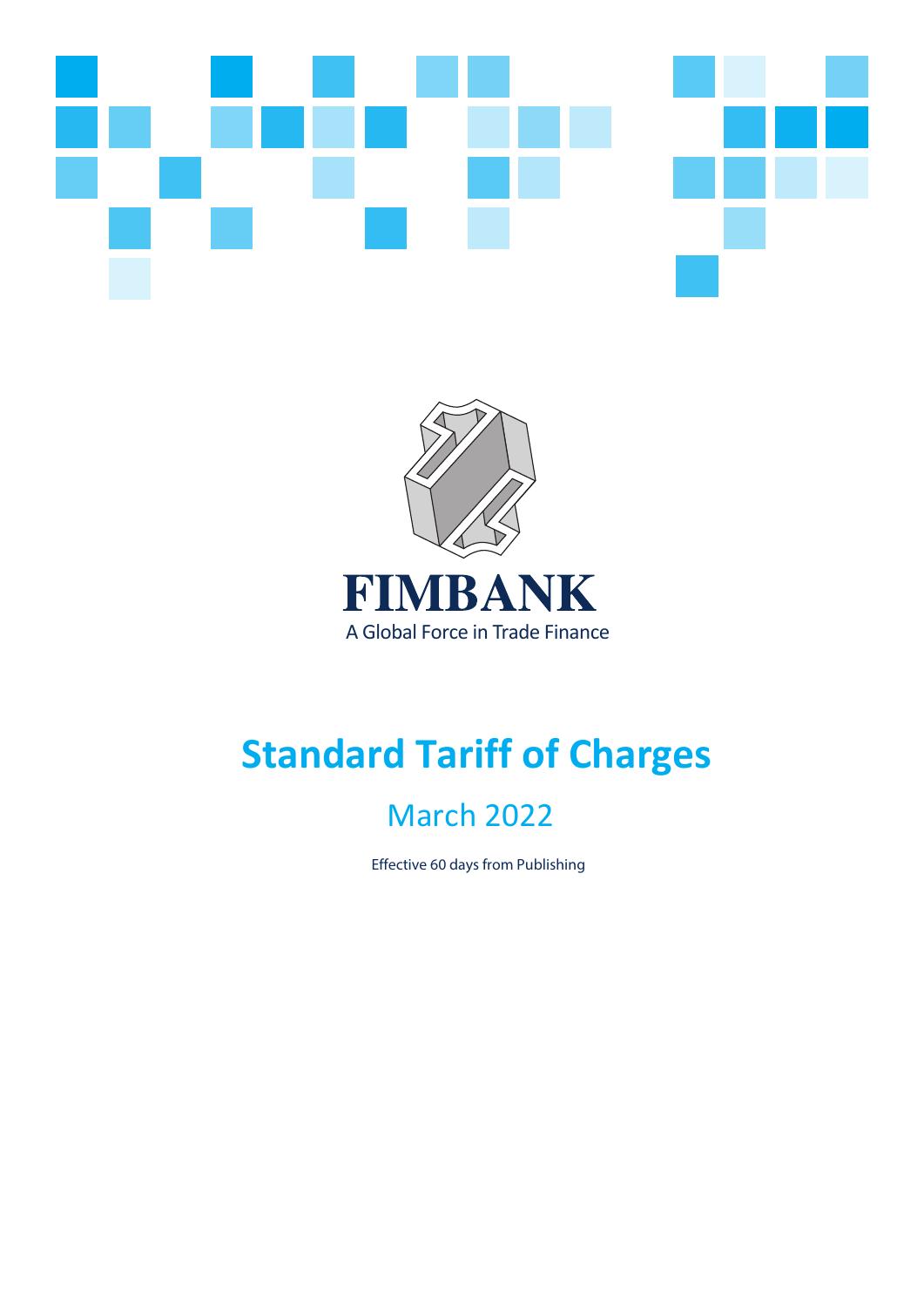

### Documentary Credits

We handle documentary credits in accordance with the "Uniform Customs and Practice for Documentary Credits" as issued by the International Chamber of Commerce, Paris and applicable at the time.

Our rates and prices include usual postage, but not communication expenses and courier costs. Third party bank expenses which we incur will also be charged to the customer at cost.

| <b>Outward Letters of Credit</b>                                                       |                                                                                                                                                         |
|----------------------------------------------------------------------------------------|---------------------------------------------------------------------------------------------------------------------------------------------------------|
| Issuing / Opening an L/C                                                               | 0.1% per month or part thereof and calculated<br>from issuance to expiry date minimum USD500<br>(payable on application and non-refundable).            |
| <b>Acceptance Fee</b>                                                                  | 0.1% per month or part thereof minimum<br>USD250 or Equivalent.                                                                                         |
| Issuing an amendment to an L/C                                                         | USD250 flat. If amount is increased or expiry extended<br>0.1% per month or part thereof minimum USD250<br>(payable on application and non refundable). |
| Payment/Negotiation fee                                                                | 0.15% minimum USD500.                                                                                                                                   |
| <b>Inward Letters of Credit</b>                                                        |                                                                                                                                                         |
| Lodgment of an L/C                                                                     | USD250 flat.                                                                                                                                            |
| Advising an L/C                                                                        | USD500 flat.                                                                                                                                            |
| Advising an amendment                                                                  | USD250 flat per amendment advised.                                                                                                                      |
| Payment/Negotiation fee                                                                | 0.15% minimum USD500.                                                                                                                                   |
| Acceptance/Deferred payment                                                            | minimum USD250 per month or part thereof.                                                                                                               |
| L/C Confirmation                                                                       | Applied as agreed on a case by case<br>basis minimum USD500.                                                                                            |
| Advising of a third bank's letter of credit to a<br>correspondent bank                 | USD500 flat.                                                                                                                                            |
| Advising of a third bank's amendment to a letter<br>of credit to a correspondent bank. | USD250 flat.                                                                                                                                            |
| Discounting of term receivables                                                        | Applied as agreed on a case by case basis<br>minimum USD500.                                                                                            |
| <b>Transferable Letters of Credit</b>                                                  |                                                                                                                                                         |
| Transfer of a letter of credit                                                         | 0.3% flat. minimum USD500 (payable on<br>application and non-refundable).                                                                               |
| Transfer of an amendment                                                               | USD250 flat. If amount is increased 0.3%<br>or USD250 whichever the greater.                                                                            |
| L/C Confirmation                                                                       | Applied as agreed on a case by case basis.<br>minimum USD500.                                                                                           |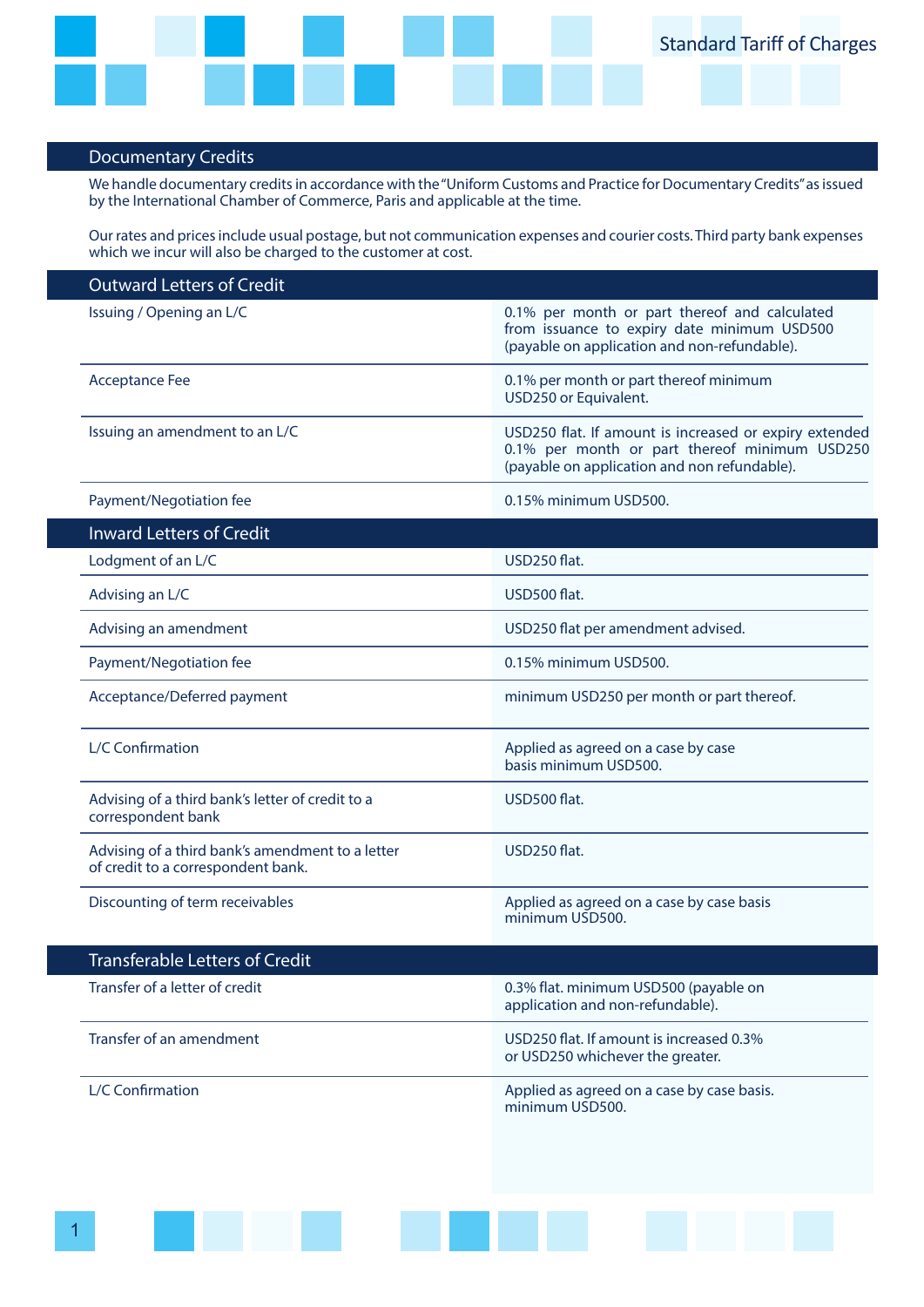

#### Back to Back Letters of Credit

Issuing a Back to Back L/C **Applied as agreed on a case by case basis**, in absence of which a fee of 1% flat per quarter or part thereof (excluding amendment and communication expenses) will apply minimum USD1,500.

Issuing an amendment to an Back to Back L/C USD250 flat. If amount is increased or expiry extended, fee applied is commensurate with issuing a Back to Back L/C minimun USD250.

| Outward Standby Letter of Credit/ Demand Guarantees                  |                                                                                                        |  |
|----------------------------------------------------------------------|--------------------------------------------------------------------------------------------------------|--|
| Issue a Standby L/C or Demand Guarantee<br>(other than cash secured) | Applied as agreed on a case by case basis.<br>minimum USD250.                                          |  |
| Issue of cash secured Standby L/C or Demand Guarantee                | 0.1% per month or part thereof minimum USD250.                                                         |  |
| Amendment to a Standby L/C or Demand Guarantee                       | USD250 flat. If amount is increased or expiry<br>extended in line with issuance fee minimun<br>USD250. |  |
|                                                                      |                                                                                                        |  |

Payment/Negotiation fee 0.15% minimum USD500.

| <b>Inward Standby Letter of Credit/ Demand Guarantees</b> |                                                       |                                                                                                                                  |
|-----------------------------------------------------------|-------------------------------------------------------|----------------------------------------------------------------------------------------------------------------------------------|
|                                                           | Advising Standby L/C or Demand Guarantee              | USD250 flat.                                                                                                                     |
|                                                           | Advising an amendment                                 | USD250 flat per amendment advised.                                                                                               |
|                                                           | Payment/Negotiation fee                               | 0.15% minimum USD500.                                                                                                            |
|                                                           | Assignment                                            |                                                                                                                                  |
|                                                           | Notification/Acknowledgement of Letter of Assignment  | 0.125% flat minimum USD250.                                                                                                      |
|                                                           | Payments under letter of assignment                   | As per standard payment tariff.                                                                                                  |
|                                                           | <b>Other Charges</b>                                  |                                                                                                                                  |
|                                                           | Checking of documents prior to presentation           | USD50 per set of documents submitted in part or<br>in full.                                                                      |
|                                                           | Discrepant documents presented under letter of credit | USD100 over and above all standard tariff charges.                                                                               |
|                                                           | Irrevocable Reimbursement Undertaking                 | Applied as agreed on a case by case basis.<br><b>USD250</b><br>minimum<br>"Settlement<br>plus<br>of<br>reimbursement claim" fee. |
|                                                           | Settlement of reimbursement claim                     | USD150 flat per settlement.                                                                                                      |
|                                                           | <b>Shipping Guarantee/Indemnity</b>                   |                                                                                                                                  |
|                                                           | Issuance of a shipping guarantee                      | If issued under letter of credit, USD100 per month<br>or part thereof else 0.125% per month of                                   |

invoice value of goods or part thereof minimum USD250 (payable on application and nonrefundable).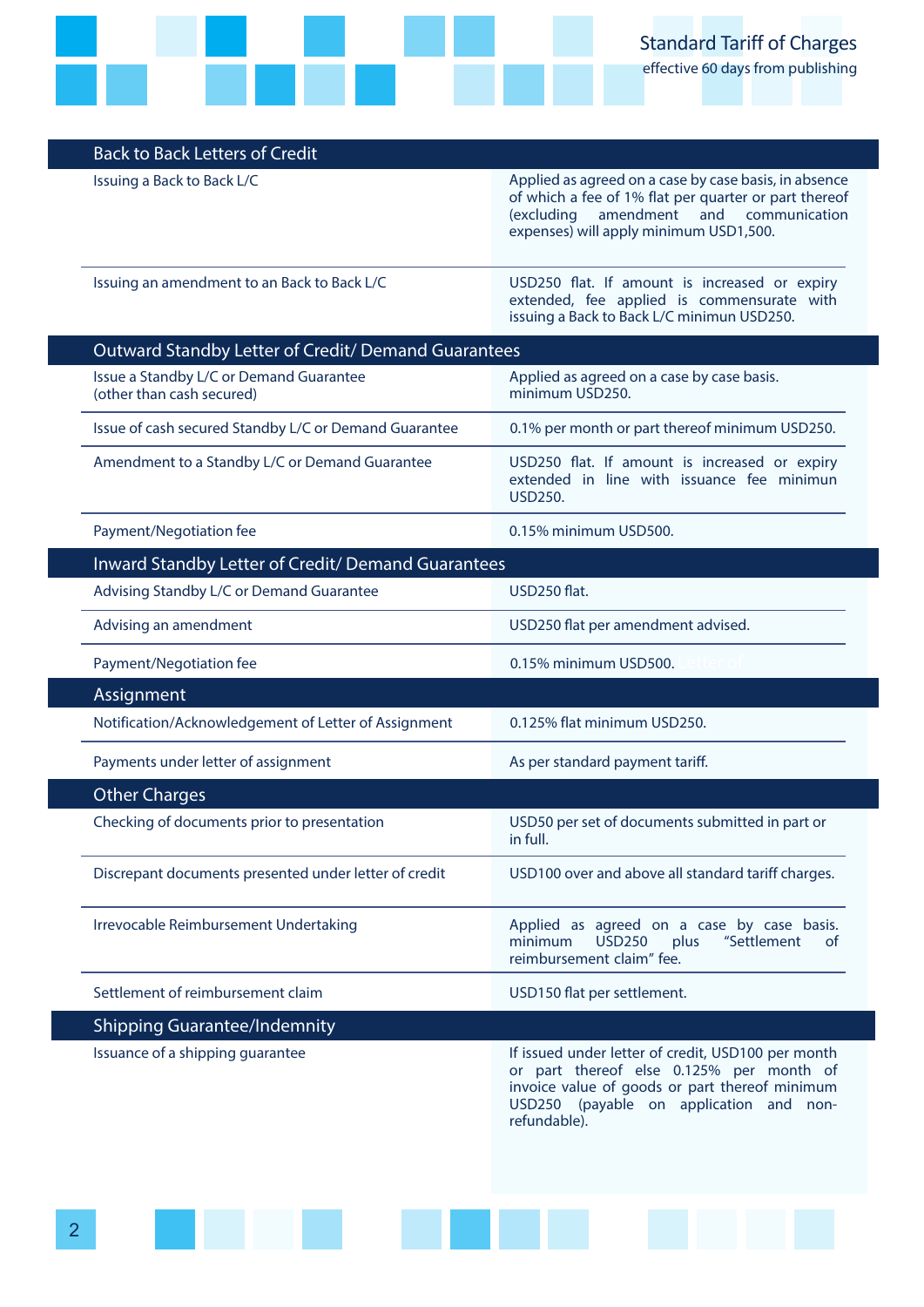#### Letter of Credit Expenses

#### Courier fees USD60 per set of documents.

Communication USD200 for transmission by SWIFT of:

Letter of Credit, Standby Letter of Credit Transfer of a L/C, Guarantee, third bank's L/C. This covers the transmission of all amendments and correspondence, except for situations which require special handling or extensive correspondence.

#### Documentary Collections

We handle clean and documentary collections in accordance with the "Uniform Rules for Collections" as issued by the International Chamber of Commerce, Paris and applicable at the time. Our rates and prices include usual postage, but not communication expenses and courier costs. Any third party bank expenses which we incur, will be charged to the customer at cost.

| Inward Collection (Import)           |                                                                                                       |  |
|--------------------------------------|-------------------------------------------------------------------------------------------------------|--|
| Collection fee                       | 0.15% minimum USD250, maximum USD500.                                                                 |  |
| Overdue collection                   | USD100 per 30 days overdue.                                                                           |  |
| Avalisation of a Bill of Exchange    | Applied as agreed on a case by case basis but in<br>any case not less than USD250 payable in advance. |  |
| <b>Outward Collection (Export)</b>   |                                                                                                       |  |
| Collection fee                       | 0.15% minimum USD250 max USD500.                                                                      |  |
| <b>Tracers</b>                       | USD25. Per tracer.                                                                                    |  |
| Discount Interest                    | Applied as agreed on a case by case basis.                                                            |  |
| Amendment to Collection Instructions | USD150 per amendment instruction                                                                      |  |
| - '' - -                             |                                                                                                       |  |

#### Collection Expenses

Courier fees USD50 per set of documents.

Communication USD25. This covers the transmission of all correspondence, bar situations which require special handling or extensive correspondence.

#### Payments

Single Euro Payments Area (SEPA) payments

A valid SEPA transfer should conform to the following criteria:

- Payment must be in EURO currency
- Current SEPA countries are 34. 28 member states of the European Union (Euro zone and non-Euro zone members), together with the other EEA members Iceland, Liechtenstein and Norway, as well as Monaco, San Marino and Switzerland. Other territories Åland Islands, Azores, Canary Islands, French Guiana, Gibraltar, Guadeloupe, Guernsey, Isle of Man, Jersey, Madeira, Martinique Mayotte, Réunion, Saint Barthélemy, Saint Martin, (French part, Saint Pierre and Miquelon
- Charges are to be shared (SHA). In accordance with EEC Payment Services Directive payments directed to a beneficiary within the EEC are not to have an OUR charges code
- Both the a/c number of the Applicant and the Beneficiary must be IBAN (International Bank Account Number)

All EUR payments will be processed as SEPA payments unless otherwise instructed by the Remitter.

#### Target 2 Payment

- EUR currency payments to beneficiaries anywhere in the world
- Payment received by beneficiary in real time
- **Extended Cutoff time possible**

#### Non STP Payments

Any payments sent or received requiring manual intervention of the bank e.g. When BIC/IBAN/Routing details are missing (as applicable).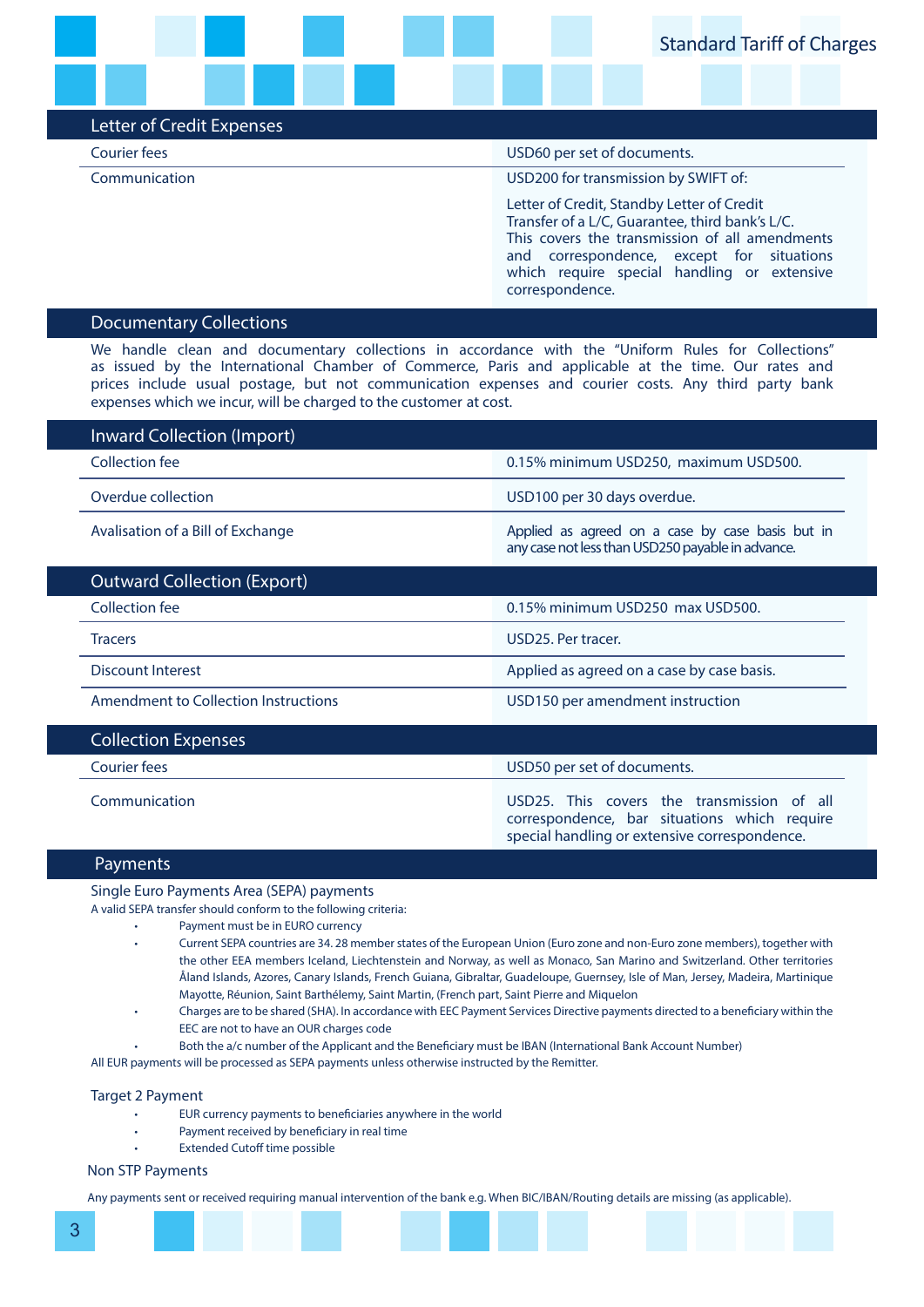

#### Outward Payments

#### **FIMBank Direct**

- Access to your FIMBank accounts through our digital banking platform
- Access to your inmually accounts through our uightal banking plation in Access to your accounts, payments, term deposits and foreign exchange remotely
- Secure online banking for individuals and corporates with no additional fees

| Automated Payments through FIMBank Direct                               |                       | <b>Payment Amount</b>                     | <b>Fees</b>                       |
|-------------------------------------------------------------------------|-----------------------|-------------------------------------------|-----------------------------------|
| <b>SEPA Payments - EUR</b>                                              |                       | up to EUR10,000<br>over EUR10,000 - 0.10% | FUR4<br>Min EUR10 - Max EUR60     |
| <b>SEPA Easisave Payments</b>                                           |                       |                                           | Free (incoming and outgoing)      |
| Non SEPA Payments                                                       | <b>All Currencies</b> | 0.10%                                     | Min USD10 - Max USD75             |
| Priority Payments (Same Day Value) - if in EUR through T2 - if possible | <b>All Currencies</b> | 0.10%<br>+Same day Value fee              | Min USD10 - Max USD75<br>$+$ \$25 |
| <b>Bulk Payments</b>                                                    | <b>All Currencies</b> |                                           | case by case basis                |
| <b>Non Automated Payments</b>                                           |                       |                                           |                                   |
| <b>SEPA Payments - EUR</b>                                              |                       | 0.10%                                     | Min EUR10 - Max EUR70*            |
| Non Sepa Payment - All Currencies                                       |                       | 0.10%                                     | Min USD10 - Max USD100*           |
| Priority Payment (same day value) -                                     | <b>All Currencies</b> | 0.10%                                     | Min USD10 - Max USD100*           |
|                                                                         |                       | Same day Value Fee                        | <b>USD35</b>                      |

\*An additional fee of USD 50 (or equivalent) will be charged over and above the non-automated payment fees, for all payments not processed through the FIMBank Direct digital banking platform. Facility disbursement managed by the Bank's operations are excluded.

| Handling Fees (additional to any Payment fees mentioned above - as applicable) |                       |                                                                               |  |
|--------------------------------------------------------------------------------|-----------------------|-------------------------------------------------------------------------------|--|
| <b>Non STP Payments</b>                                                        | <b>All Currencies</b> | USD <sub>25</sub>                                                             |  |
| Cancellations Prior to Dispatch/Returns/Repairs                                | <b>All Currencies</b> | <b>USD25</b>                                                                  |  |
| Foreign Bank Fees (Payments where Remitter pays all Charges)                   | <b>All Currencies</b> | <b>USD35</b>                                                                  |  |
| Investigations                                                                 | <b>All Currencies</b> | $USD35 +$<br>Out of pocket expenses<br>incurred by the bank                   |  |
| Correspondent bank fee                                                         | <b>All Currencies</b> | USD <sub>10</sub><br>on all payments excluding<br>SEPA compliant EUR payments |  |
|                                                                                |                       |                                                                               |  |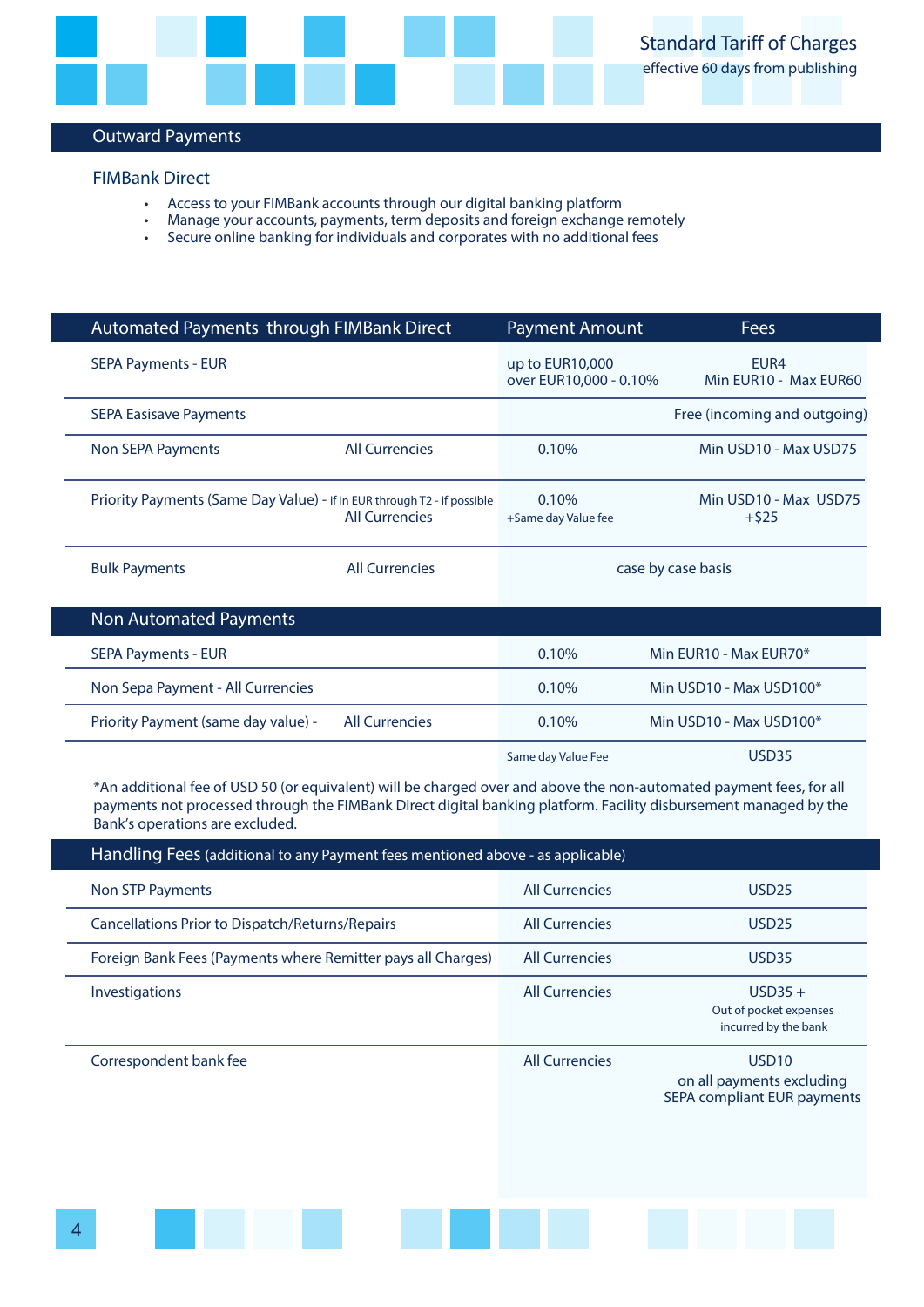

| <b>Inward Payments</b>                                                              |                                                                                                                                                                     |  |
|-------------------------------------------------------------------------------------|---------------------------------------------------------------------------------------------------------------------------------------------------------------------|--|
| Payment fee                                                                         | USD10 flat.                                                                                                                                                         |  |
| Correspondent bank fee                                                              | USD10 flat. Applicable to all payments over and<br>above "Payment fee".                                                                                             |  |
| Inward Payments with charges to Remitter (OUR)                                      | USD30 claimed from remitting bank.                                                                                                                                  |  |
| Non STP Payments - All Currencies                                                   | USD <sub>25</sub>                                                                                                                                                   |  |
| Deposit of Cheques/Drafts to an Account with FIMBank                                |                                                                                                                                                                     |  |
| Local cheques                                                                       | <b>USD10.</b>                                                                                                                                                       |  |
| Foreign cheques                                                                     | USD10 flat plus foreign bank fee if applicable.                                                                                                                     |  |
| Cheque sent for collection to payee bank                                            | 0.15% minimum USD 100 maximum USD500.                                                                                                                               |  |
| Cheque returned unpaid                                                              | <b>USD35.</b>                                                                                                                                                       |  |
| <b>Escrow Accounts</b>                                                              |                                                                                                                                                                     |  |
| the above rates) in case of tailor-made agreements or other ad hoc transactions.    | All fees are payable prior to rendering the service. FIMBank shall have the right to modify the fee (which may exceed                                               |  |
| Account opening, maintenance and preparation<br>of the agreement                    | 0.4% of the amount, minimum USD500,<br>max USD2,000.                                                                                                                |  |
| Amendments to the Escrow Account Agreement                                          | 0.1% of the amount, minimum USD200,<br>max USD1,000.                                                                                                                |  |
| Internal transfers<br>• From the Escrow Account to any account<br>held with FIMBank | Free of charge.                                                                                                                                                     |  |
| • From the Escrow Account to all accounts<br>with any other financial institution   | As per tariff (0.1% minimum USD10<br>maximum USD100) + other fees (if applicable).                                                                                  |  |
| <b>Statement on the Escrow Account</b>                                              | USD100 per statement.                                                                                                                                               |  |
| Other Fees                                                                          |                                                                                                                                                                     |  |
| <b>Legal Fees</b>                                                                   | Recoverable at cost.                                                                                                                                                |  |
| Reference letter or Status report                                                   | Corporate USD250 / Individual USD150<br>if transmitted by one of fax/email/post. SWIFT/Courier costs extra                                                          |  |
| <b>Release of Stock</b>                                                             | USD150 flat if transmitted by one of fax/email/post.                                                                                                                |  |
| <b>Forward Exchange Contract</b>                                                    | Forward exchange rates will be quoted on<br>application.                                                                                                            |  |
| <b>Special Handling Fee</b>                                                         | This fee is at our discretion. We will apply it where<br>letter of credit or collection transactions require<br>special handling and / or extensive correspondence. |  |
| Pledge on account balances to third parties                                         | Subject to FIMBank's Approval.                                                                                                                                      |  |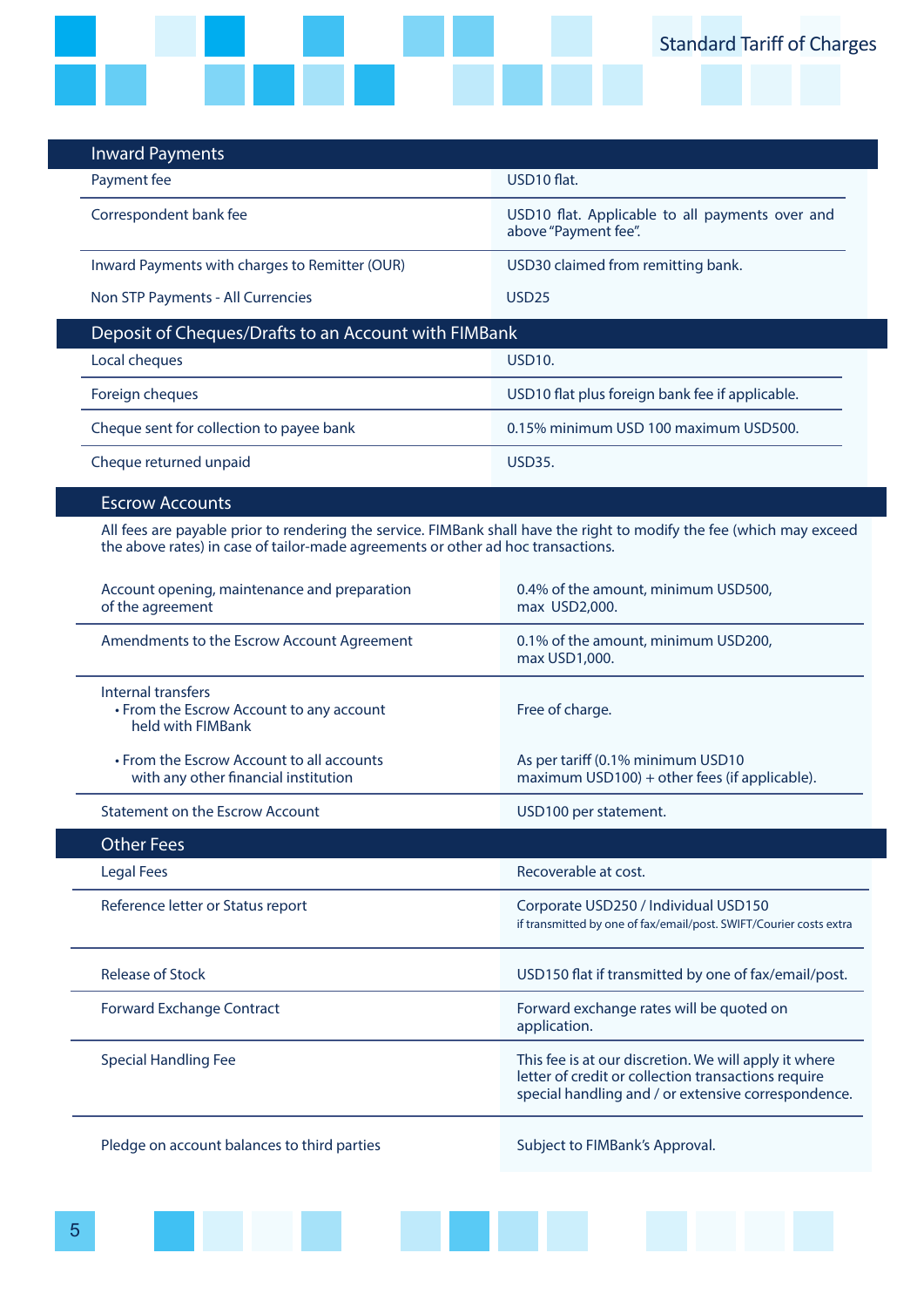

| <b>Account Fees</b>              |                                                                                                                                                                                                                                             |
|----------------------------------|---------------------------------------------------------------------------------------------------------------------------------------------------------------------------------------------------------------------------------------------|
| <b>Account Minimum Balance</b>   | Free of charge if the average cumulative balance<br>of all the customers call or current account(s)<br>during any calender month is more then<br>USD2500 (or equivalent) If not a fee of USD100 (or<br>equivalent) per month is applicable. |
| Account Maintenance Fee          | USD100 per annum.                                                                                                                                                                                                                           |
|                                  |                                                                                                                                                                                                                                             |
| Inactive Account Maintenance Fee | Free of charge - subject to regular activity.<br>USD400 per annum after 2 years inactivity<br>charged on a USD100 per quarter basis.                                                                                                        |

| No charge.                                                                    |  |
|-------------------------------------------------------------------------------|--|
| EUR4 flat.<br>USD15 flat.<br>GBP15 flat.<br>USD15 flat or equivalent.         |  |
| USD50 flat charged on an annual basis in advance.                             |  |
| USD10 flat if transmitted by one of fax/email/<br>post. Courier costs extra.  |  |
| USD75 flat if transmitted by one of fax/email/<br>post. Courier costs extra.  |  |
| USD100 and charged when capital is moved<br>to operating account.             |  |
| USD2.50 flat if transmitted by one of fax/<br>email/post Courier costs extra. |  |
| This fee is at the Bank's discretion.                                         |  |
|                                                                               |  |

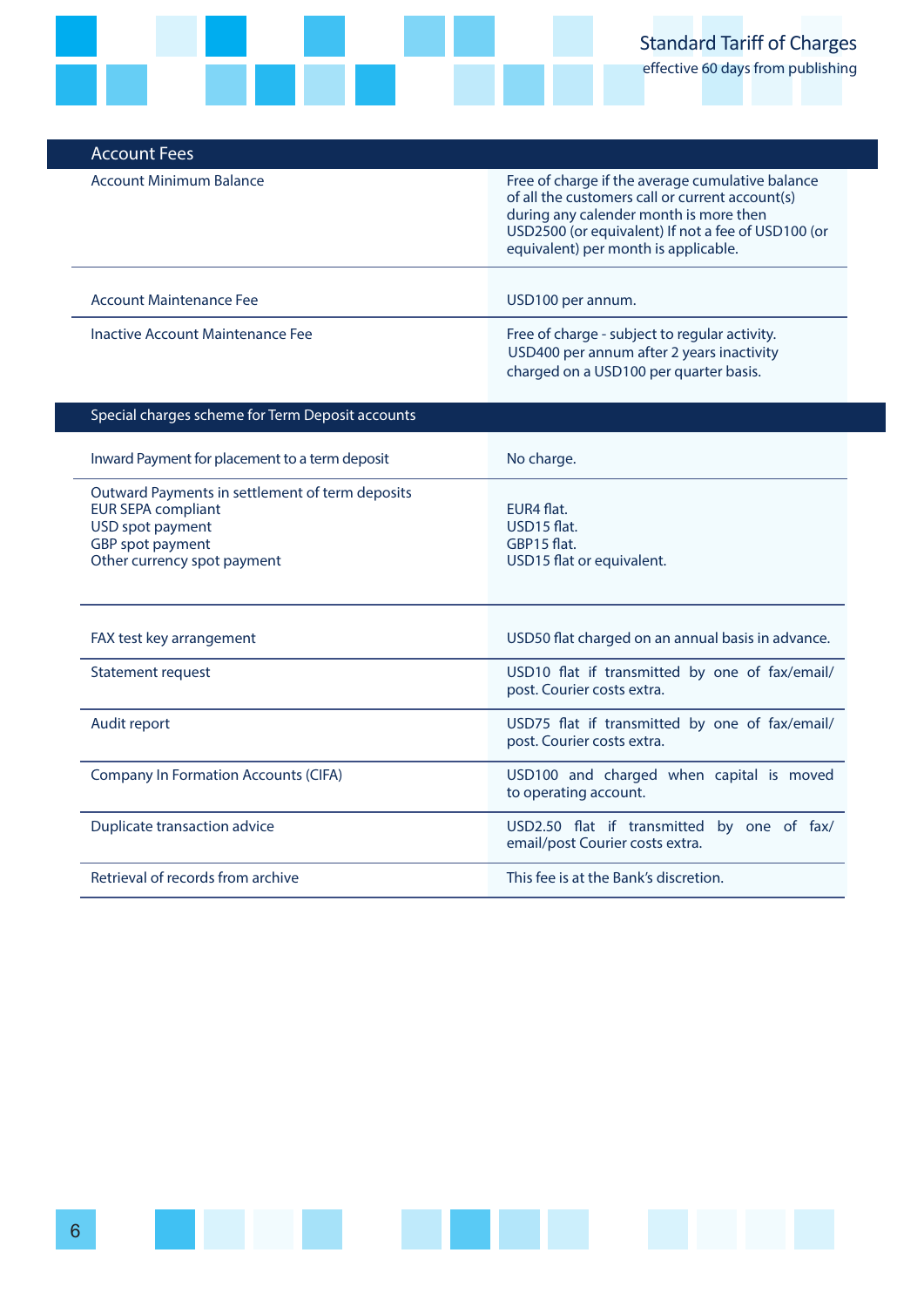

### Business Account Corporate Banking

| <b>Product Details:</b>                   | A corporate banking account facilitating daily needs of business entities. Business Account<br>helps our customers in attaining better interest rates, more flexibility in term deposits,<br>competitive foreign exchange, credit facilities and payments.                                                                                                                                                                                                                                                                                                                 |  |  |
|-------------------------------------------|----------------------------------------------------------------------------------------------------------------------------------------------------------------------------------------------------------------------------------------------------------------------------------------------------------------------------------------------------------------------------------------------------------------------------------------------------------------------------------------------------------------------------------------------------------------------------|--|--|
| <b>Eligible Customers:</b>                | <b>Corporates, SMEs and Partnerships</b>                                                                                                                                                                                                                                                                                                                                                                                                                                                                                                                                   |  |  |
| <b>Currency:</b>                          | USD, EUR, GBP                                                                                                                                                                                                                                                                                                                                                                                                                                                                                                                                                              |  |  |
| <b>Minimum Amount:</b>                    | USD, EUR, GBP 100,000                                                                                                                                                                                                                                                                                                                                                                                                                                                                                                                                                      |  |  |
| Fees:                                     | Business Current Account - Fees for administering the Business Current Account depend on the<br>amount placed on a fixed term deposit.<br><b>Account Opening Fee*</b><br><b>USD1,500</b><br><b>Account Review Fee*</b><br>Term Deposit Balance from 0 up to 500,000<br><b>USD1,500</b><br>Term Deposit Balance >500,000 up to 1,000,000<br>USD1,000<br>Term Deposit Balance >1,000,000<br><b>USD500</b><br>*Account review fee frequency is risk based.<br>*Account opening and review fee may be increased up to \$5,000 depending on the company and<br>account profile. |  |  |
| <b>Account Minimum</b><br><b>Balance:</b> | Free of charge if the average cumulative balance of all the customers call or current account(s) during<br>any calendar month is more than USD2500 or equivalent. If not a fee of USD100 (or equivalent) per<br>month is applicable.                                                                                                                                                                                                                                                                                                                                       |  |  |
| <b>Inactive Account</b><br>Maintenance    | Fee Free of charge - subject to regular activity. USD400 per annum after 2 years of inactivity<br>charged on a USD100 per quarter basis.                                                                                                                                                                                                                                                                                                                                                                                                                                   |  |  |

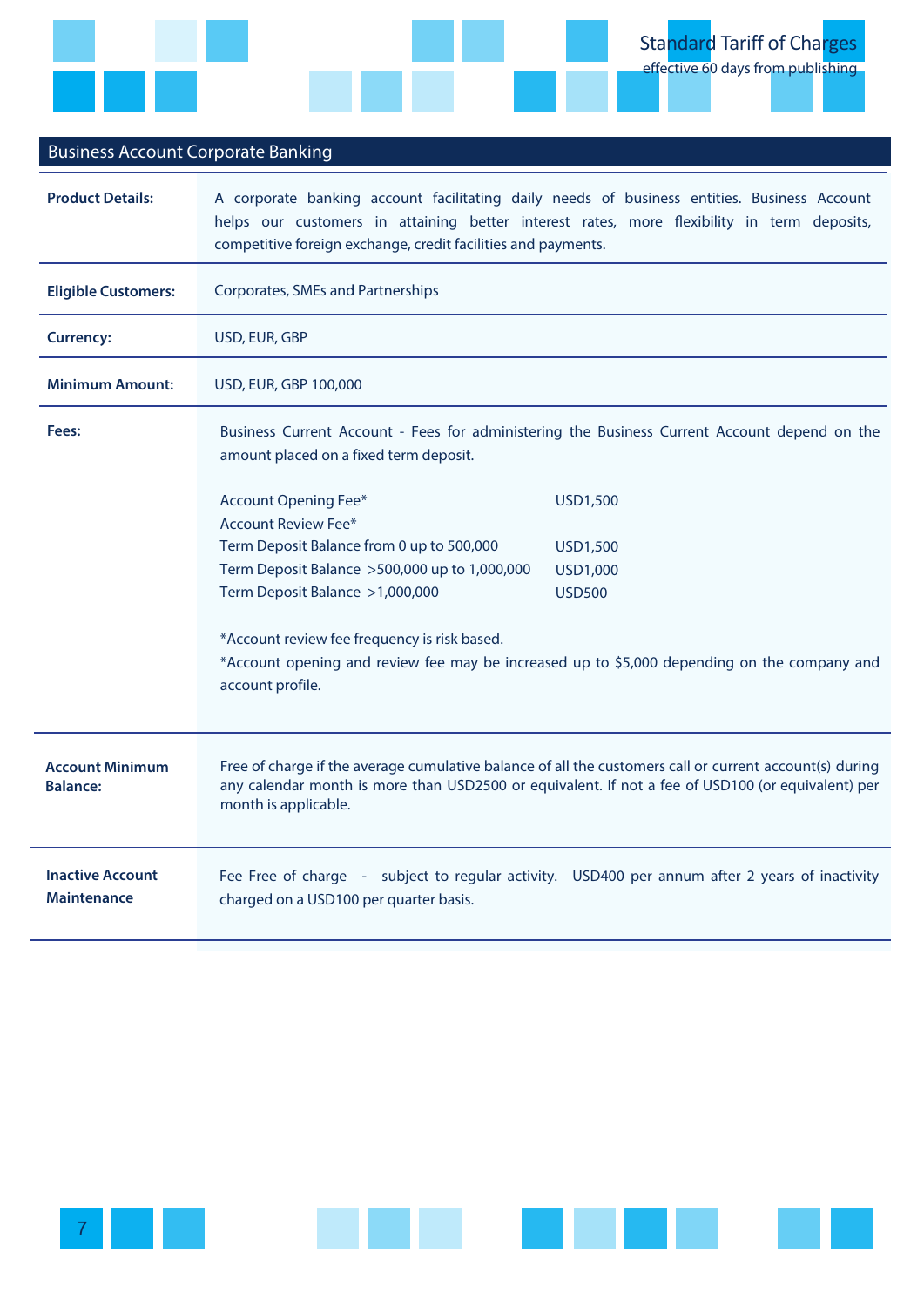## **Z FIMBANK**

## **Real Estate Finance - Tariff of Charges**

| Interest rate                                        | Margin over 3 month EURIBOR as stipulated in the facility letter                                                                                                                                     |  |
|------------------------------------------------------|------------------------------------------------------------------------------------------------------------------------------------------------------------------------------------------------------|--|
| <b>Unutilisation fee</b>                             | 1.0% p.a. charged on the undrawn portion of the loan                                                                                                                                                 |  |
| <b>Processing fee</b>                                | 0.3% to 0.4% flat payable prior to signing of the facility letter minimum €1,000 per facility granted                                                                                                |  |
| <b>Annual review/ Renewal</b><br>fee                 | 0.10% p.a. of balance utilised (debit balance) on each annual loan/facility review<br>minimum €500 per annum                                                                                         |  |
| <b>Waiver fee</b>                                    | €100 per waiver collected upon issuance of waiver letter                                                                                                                                             |  |
| Loan extension fee                                   | 0.3% to 0.4% flat (as per "Processing fee") payable prior to the signing of the facility letter a<br>minimum €1,000 is applicable                                                                    |  |
| <b>Quarterly site visits</b>                         | €250                                                                                                                                                                                                 |  |
| <b>Architect valuation</b>                           | All expenses directly related to obtaining a valuation from a FIMBank nominated architect.<br>Refer to the architect valuation fees schedule shown overleaf                                          |  |
| Legal fees                                           | All legal and other expenses directly relating to the preparation of security documents and<br>perfection of security for the facilities. Refer to the indicative legal fees schedule shown overleaf |  |
| Hypothec/<br><b>Privilege charges</b>                | €100 flat on renewal/s and cancellation/s plus Registry fees                                                                                                                                         |  |
| <b>Searches</b><br>(Public Registry)                 | €50 per contracting party plus all Public Registry fees                                                                                                                                              |  |
| <b>Searches</b><br>(Land Registry)                   | €50 per property plus out of pocket expenses plus all Land Registry fees                                                                                                                             |  |
| Security Item release fee                            | €50 per item of security released (applicable for each individual release eg. life insurance,<br>pledge on shores etc. Not applicable to guarantees and other undertakings.                          |  |
| <b>Guarantees of Gov of</b><br><b>Malta Entities</b> | 0.5% per annum or part thereof minimum €200 to MEPA or other government parastatal<br>bodies for the purposes of real estate transactions                                                            |  |
| <b>Advising of Irregularities</b>                    | €50                                                                                                                                                                                                  |  |
| Loan late payment                                    | €50 per calendar week following one month grace                                                                                                                                                      |  |
| <b>Account Maintenance Fees</b><br>[Active/Inactive] | Euro equivalent of USD 100 per annum applicable on each year anniversary of account<br>opening.                                                                                                      |  |
|                                                      | Euro equivalent of USD 100 per quarter applicable if the account is left dormant for a<br>minimum of 2 years from last activity.                                                                     |  |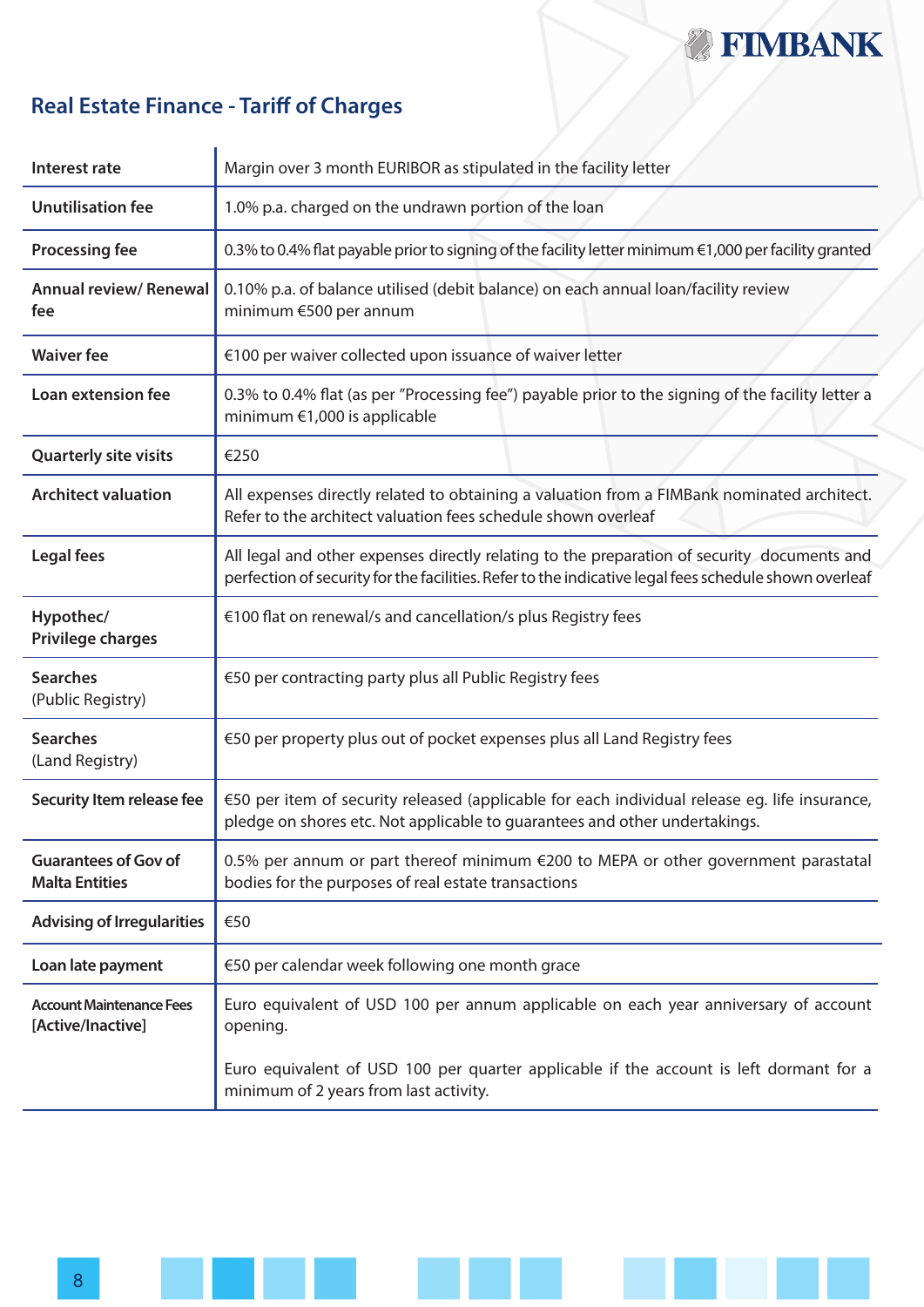

### **Real Estate Finance - Tariff of Charges**

| <b>Architect Valuation Fees</b> | <b>Valuation</b>         | Fee Payable (ex-VAT)            |
|---------------------------------|--------------------------|---------------------------------|
|                                 | Up to €250,000           | €300                            |
|                                 | €250,001 to €500,000     | €550                            |
|                                 | €500,001 to €1,000,000   | €1,000                          |
|                                 | €1,000,001 to €1,500,000 | €1,500                          |
|                                 | €1,500,001 to €2,000,000 | €1,900                          |
|                                 | €2,000,001 to €2,500,000 | €2,300                          |
|                                 | €2,500,001 and over      | €2,300 + 0.04% of the remainder |

The same fees apply for the mandatory architect revaluation which takes place every 3 years as well as second charges and cross collateral instances

| <b>Legal Fees</b> | <b>Contract Loan Amount</b> | Fee Payable (ex-VAT) |
|-------------------|-----------------------------|----------------------|
|                   | Up to €500,000              | 0.4%                 |
|                   | €500,001 to €1,000,000      | 0.3%                 |
|                   | €1,000,001 to €3,000,000    | 0.25%                |
|                   | €3,000,001 and over         | 0.2%                 |

The above architect and legal fees rates may vary and are only for indicative purposes. Facility letter takes precedence

| <b>Remittances/SEPA transfers</b> | <b>Outward Remittances Charges</b> | (EUR currency) |
|-----------------------------------|------------------------------------|----------------|
|                                   | Intra-account transfers            | Free           |
|                                   | <b>Issuance of Draft</b>           | €4.00          |
|                                   | <b>SEPA Payments</b>               | €4.00          |
|                                   | <b>Incoming Remittance Charges</b> | (EUR currency) |
|                                   | Euro Payments including SEPA       | Free           |

#### **Important Information:**

This Real Estate Finance Tariff of Charges will be effective as from 1st April 2022 and should be read in conjunction with FIMBank's Standard Tariff of Charges and General Terms and Conditions of Business. Charges and fees may change at the sole discretion of the Bank or the regulator. FIMBank will endeavour to notify clients with any revisions to this Real Estate Tariff of Charges in advance. This Real Estate Tariff of Charges applies to standard real estate transactions. Higher and/or additional charges may apply to certain transactions including complex transactions that are required to be processed urgently and transactions that involve products and arrangements that are not referred to in this document. Furthermore, this Real Estate Tariff of Charges will apply should no other tariff of charges be communicated separately. Clients can ascertain the fees that may apply by contacting FIMBank's Real Estate Finance team on realestate@fimbank.com.